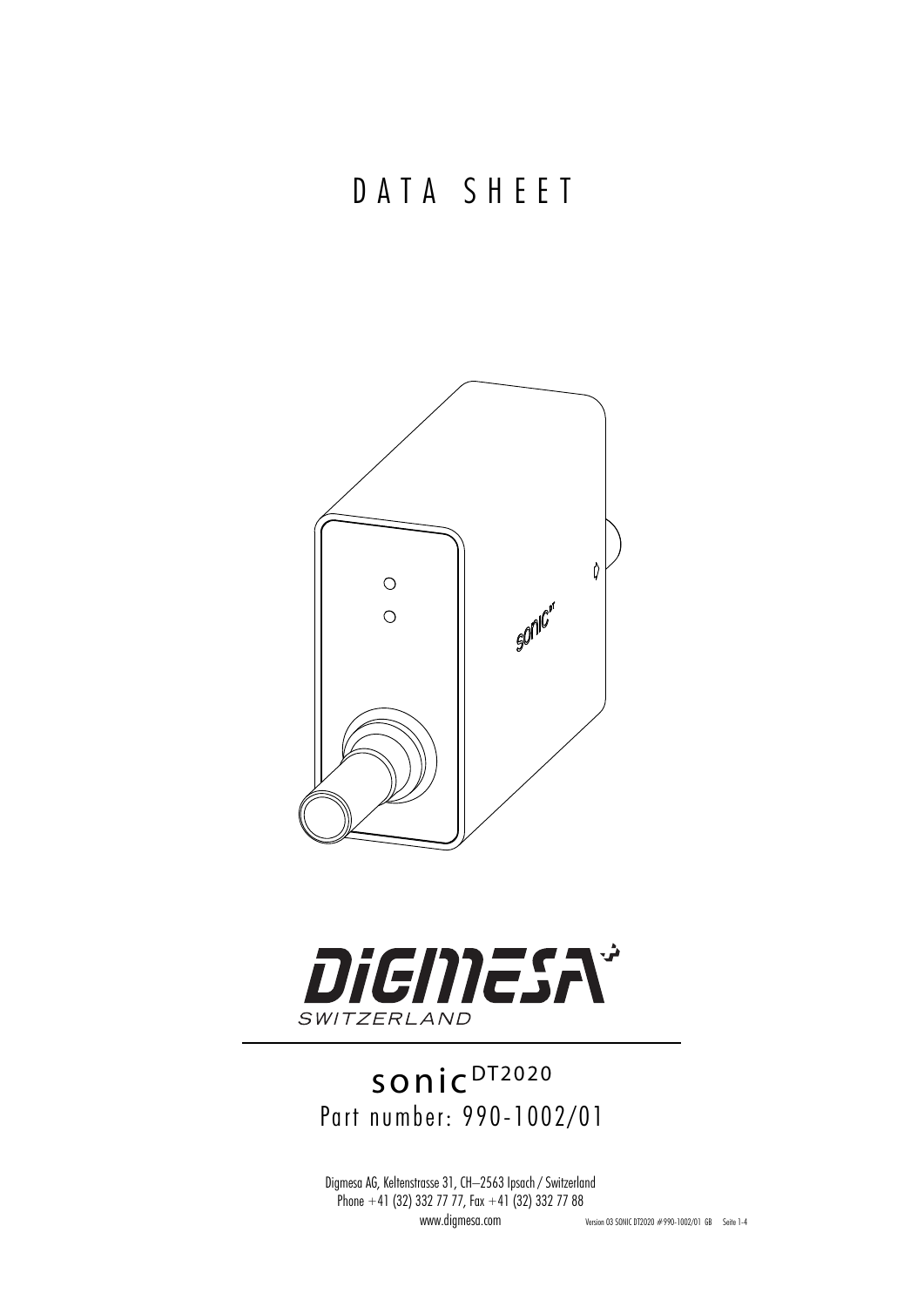## General Description

The sonic<sup>DT2020</sup> flow sensor features a huge dynamic range as well as excellent accuracy for the measurement of water-based liquids. Beer but also soft drinks or other liquids can easily be measured by this innovative Ultrasonic Time of Flight technology sensor. The almost straight tube is suitable for mechanical cleaning with sponge balls without restrictions in the flow path. It offers easy integration in the liquid flowline thanks to the Ø1/2" (Ø12.70 mm) John Guest® Super Speedfit compatible tube ends. The pulse output signal (open collector) can be used in combination with a totalizer display to control single lines. The sonic<sup>DT2020</sup> also features an empty detection in the way of an open collector alarm given wenn no liquid is present in the measurement tube.

**Special features:** John Guest® Super Speedfit Ø1/2" (12.70mm) can be directly connected. Empty line detection with alarm output. Suitable for mechanical cleaning with sponge balls.



#### **Materials:**

| Wetted parts: | Grivory HT1V-5 FWA (tube)                      |
|---------------|------------------------------------------------|
| Weight:       | $\sim$ 400 gram<br>(depending on cable length) |
| Housing:      | PP with FKM seal<br>protection class of IPx5   |
| Screw nut:    | M3 x 6mm deep (aluminium)                      |

|              | <b>Technical data:</b>            |                                                                     | <b>Electrical connection ratings:</b>                            |                                                                                                                                                |
|--------------|-----------------------------------|---------------------------------------------------------------------|------------------------------------------------------------------|------------------------------------------------------------------------------------------------------------------------------------------------|
|              | Measuring fluid:                  | water based liquids                                                 | Power supply:                                                    | $+12$ VDC to $+24$ VDC                                                                                                                         |
|              | Calibration fluid:                | water $25^{\circ}$ C                                                | Consumption:                                                     | max. 100mA<br>(Q12VDC supply)                                                                                                                  |
|              | Linear range:                     | $0.1 - 12.0$ $Vmin$<br>(zero flow cutoff at 100 ml/min)             | Pulse output:                                                    | Open collector NPN,<br>1000 pulses per litre                                                                                                   |
|              | Response time:                    | $~50$ ms                                                            |                                                                  | (max. 30VDC, 30mA)                                                                                                                             |
|              | Measuring accuracy:               | $\pm$ 50ml/min or $\pm$ 2.0%<br>of reading                          | Alarm output:                                                    | No fluid alarm,<br>open collector NPN                                                                                                          |
|              | Fluid measurement<br>temperature: | $+0^{\circ}$ to $+30^{\circ}$ C<br>$32^{\circ}$ F to $86^{\circ}$ F | Status LED:                                                      | (max. 30VDC, 30mA)<br>$Green = normal operation$<br>$Red =$ sensor disfunction<br>$O$ range $=$ warning<br>(no fluid, bubbles, partides, etc.) |
|              | Pressure range:                   | 10 har at 20°C<br>145 psi $/68$ <sup>o</sup> F                      |                                                                  |                                                                                                                                                |
|              | Mounting position:                | freely selectable                                                   | Connections:                                                     | Cable $7 \times 0.25$ mm <sup>2</sup> wire                                                                                                     |
| Nozzle size: | $0.980$ mm                        |                                                                     | AWG 24 (open wire)<br>cable lenght on request,<br>max. 5.0 meter |                                                                                                                                                |



#### **RLE PINOU**

| Cable color | Description                      |  |
|-------------|----------------------------------|--|
| white       | GND                              |  |
| brown       | $+12VDC$ to $+24VDC$             |  |
| green       | Pulse output                     |  |
| yellow      | No fluid alarm output            |  |
| blue        | GND                              |  |
| pink        | No Conection (service port only) |  |
| grey        | No Conection (service port only) |  |

### **RESISTANCE**

180mm

Special regulations which must be complied with by the flow sensor manufacturer apply to each country, e.g. CE, NSF, FDA and SK. The various media flowing through the flow sensor differ from application to application. You are advised to enquire with the medium manufacturer as to whether the entire installation and the flow sensor are resistant to the medium itself (see Material)!

#### **ELECTRONIC**

2 Status LED's

 55mm 63mm

DIGMESA electronic circuitry is always designed for operation with DIGMESA flow sensors. Please note the following if connecting to other electronic circuitry:

•The flow sensor does not supply an output voltage but switches the signal terminal to 0 V ground (actuated) or leaves it open (nonactuated)

•There must be a pull-up resistor between power supply  $+$  and signal depending on electronic circuitry!

We reserve the right to make modifications in the interests of technical progress. Version 03 SONIC DT2020 #990-1002/01 GB Seite 2-4

(standard 1.5 meter)

Digmesa AG, Keltenstrasse 31, CH–2563 Ipsach / Switzerland, Phone +41 (32) 332 77 77, Fax +41 (32) 332 77 88, www.digmesa.com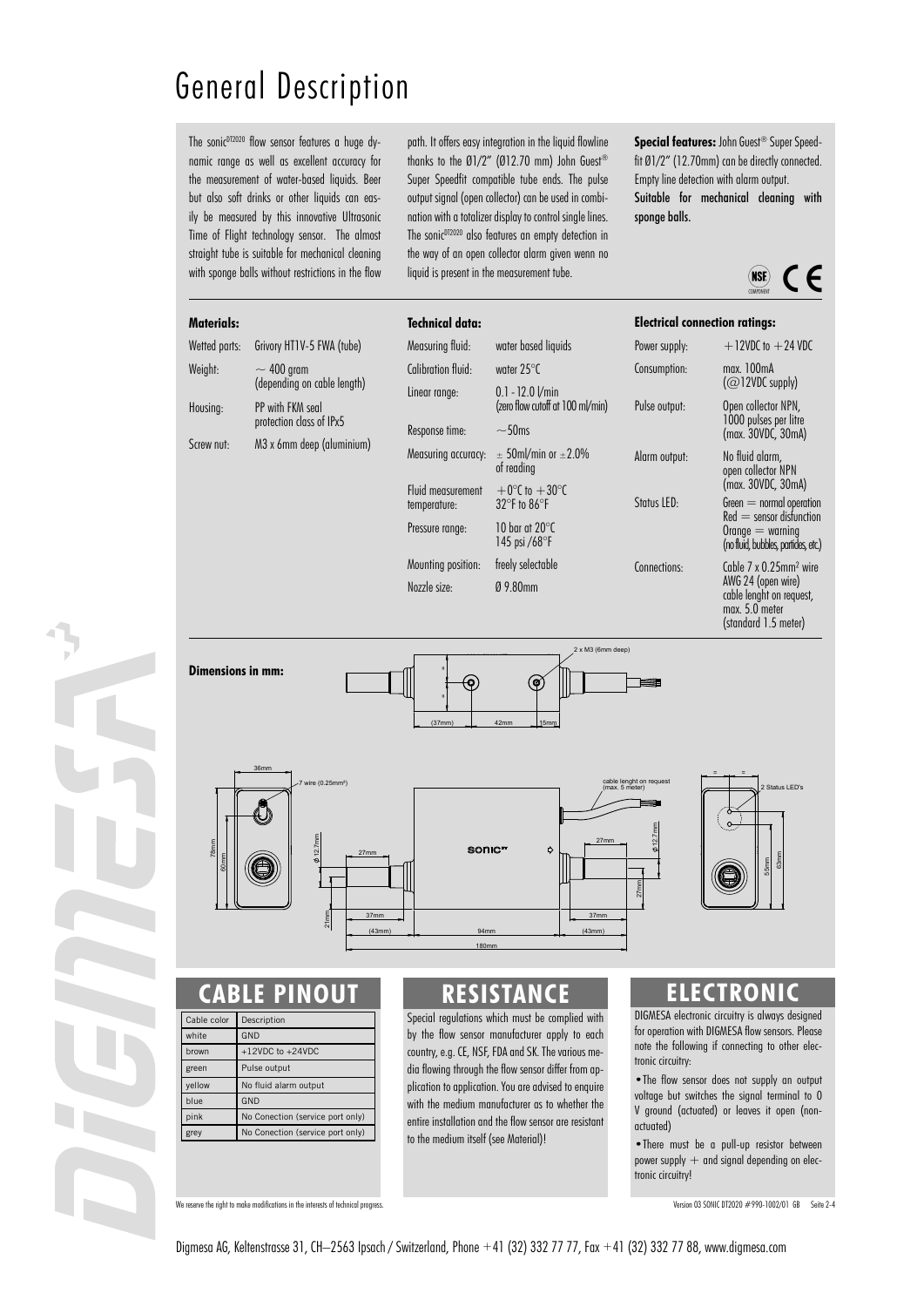# Interface Connection: Examples Open collector



Digmesa AG, Keltenstrasse 31, CH–2563 Ipsach / Switzerland, Phone +41 (32) 332 77 77, Fax +41 (32) 332 77 88, www.digmesa.com